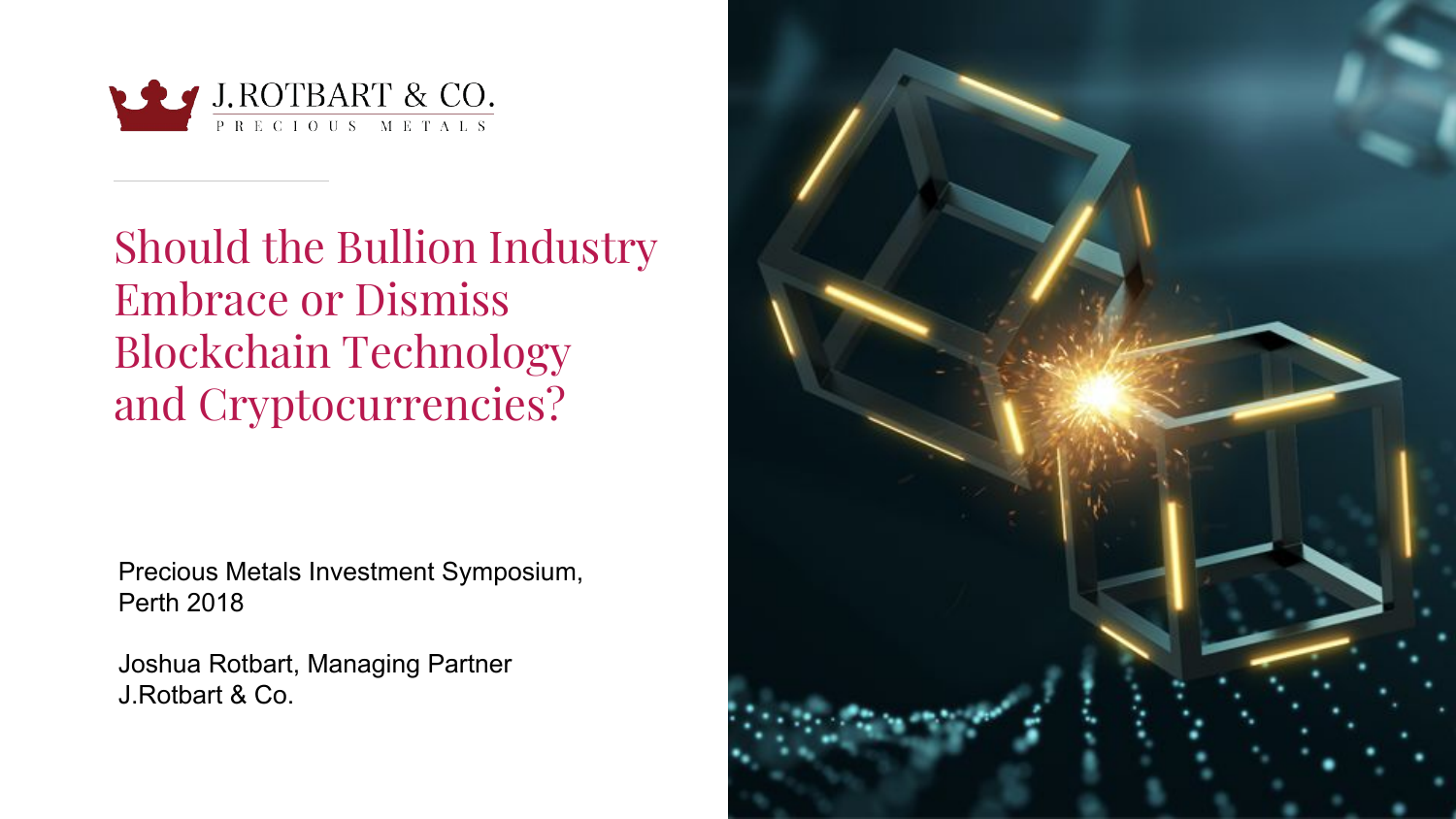

## Why are we having this discussion?

For the last 2 years I've witnessed the growth of crypto markets and the spread of the blockchain technology that underlies them.

I've also seen how the bullion industry developed a suspicious outlook of both, and that led me to wonder

**WHY?**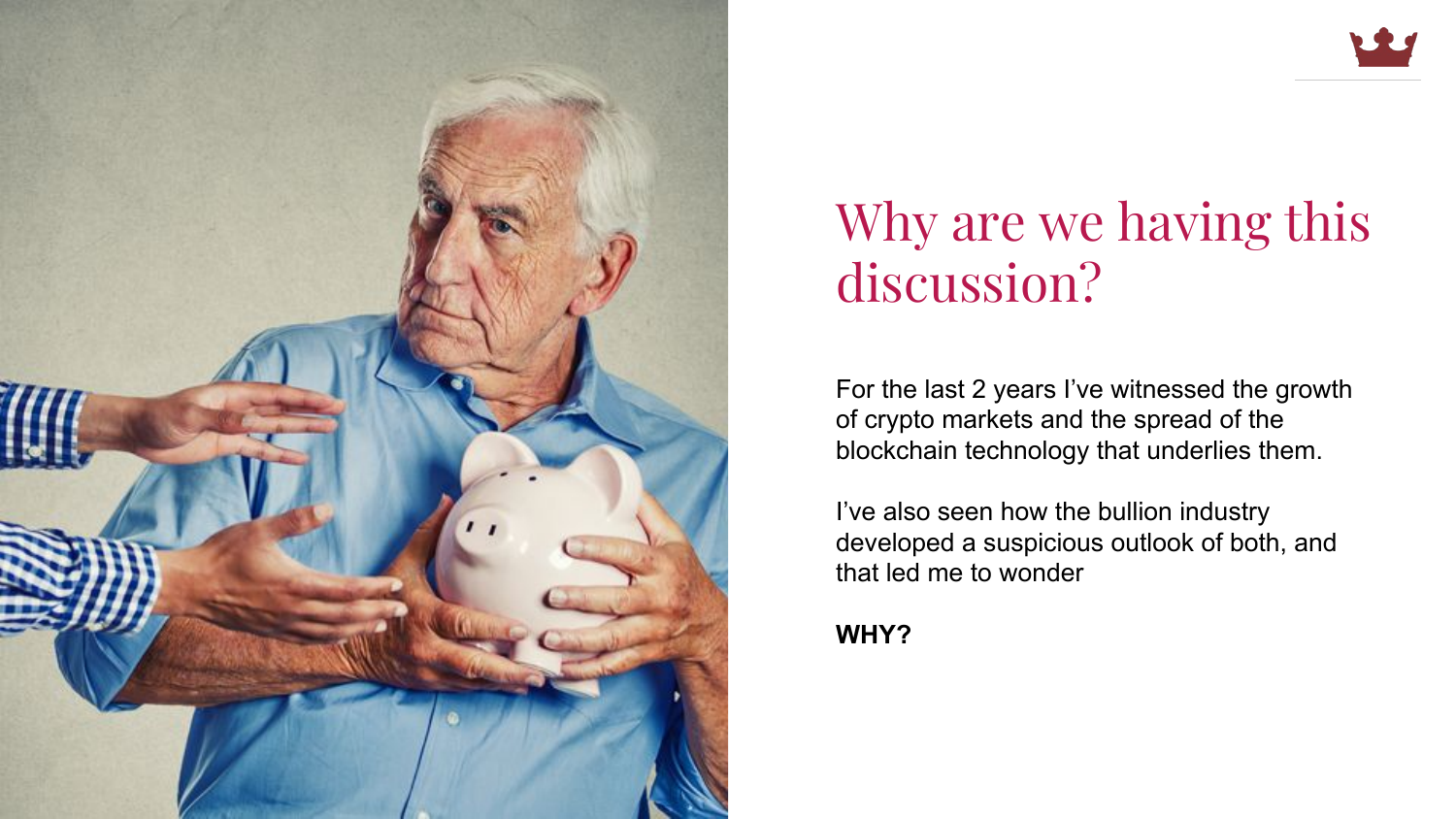

## What is Blockchain?

- Blockchain is a technology for digitised, distributed and decentralised public ledgers.
- A blockchain is a single, shared, tamper-evident ledger - once recorded, transactions can't be altered.
- All parties must give consensus for new transaction to be added to the ledger network.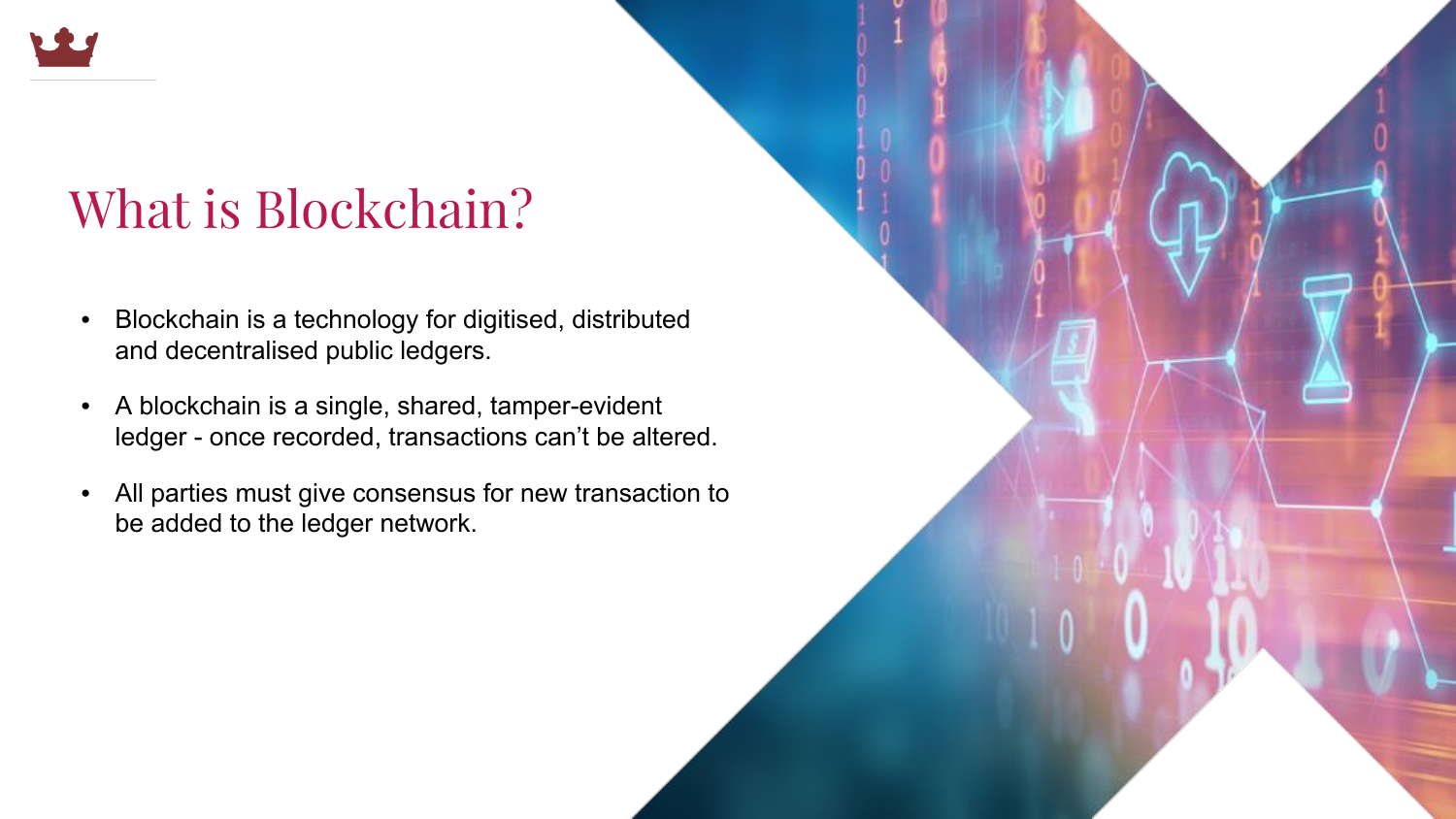

#### What are Smart Contracts?

- Smart contract are computer protocols CODE.
- They facilitate, verify, and enforce terms, negotiations or performance of a contract via execution of code.
- Smart contracts allow the performance of **credible** transactions without third parties.
- Transactions are made on a blockchain, and are therefore trackable, verifiable, and irreversible.

With smart contacts, clauses may be made partially or fully self-executing, self-enforcing, or both. Unless certain conditions can be verified digitally as being met, the contract cannot be executed.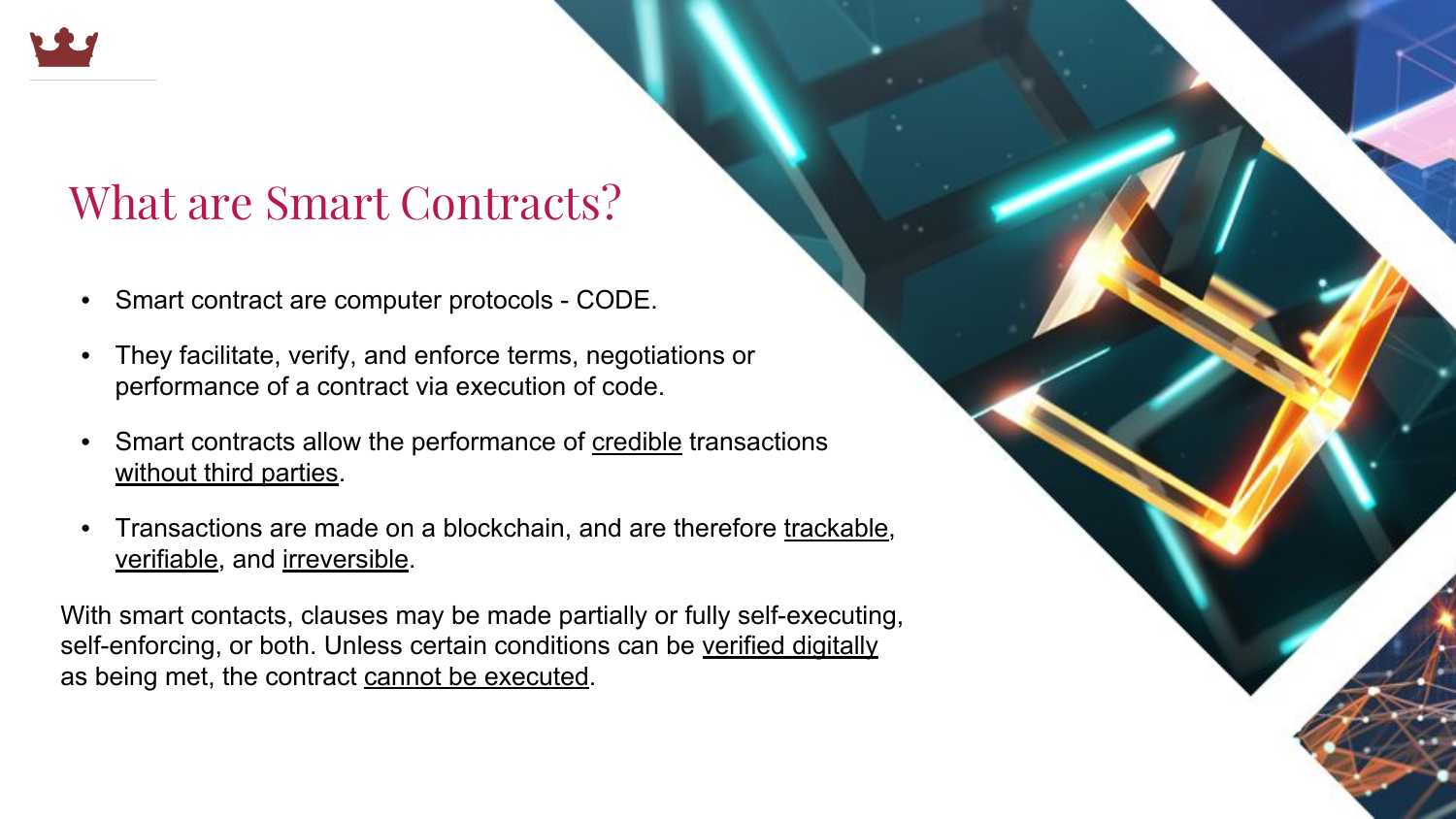## What are this technology's benefits?

- 1. Transparency
- 2. Security
- 3. Traceability
- 4. Speed and efficiency
- 5. Reduced costs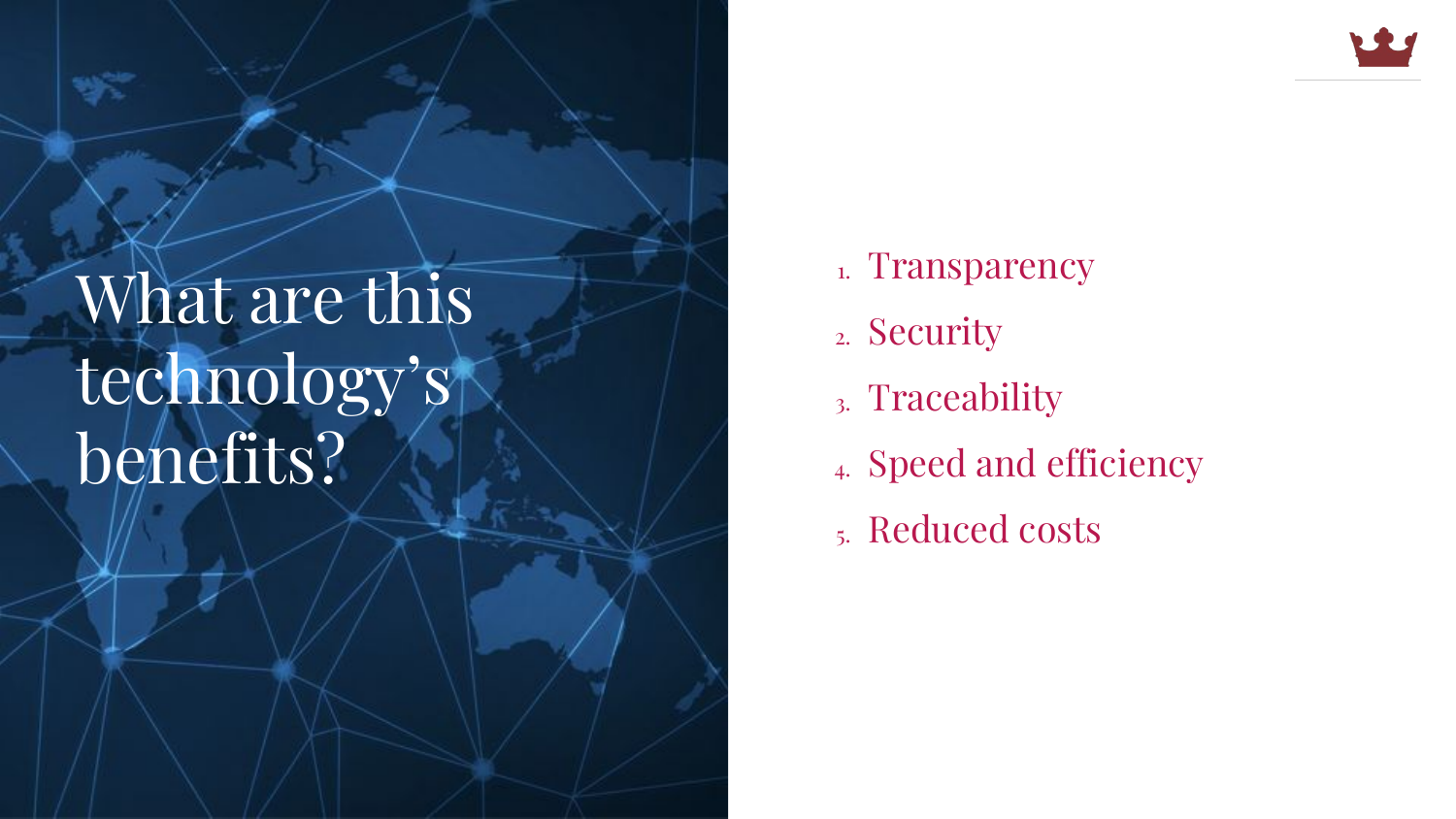

- 1. Fraud elimination
- 2. Error reduction
- 3. Inventory management improvements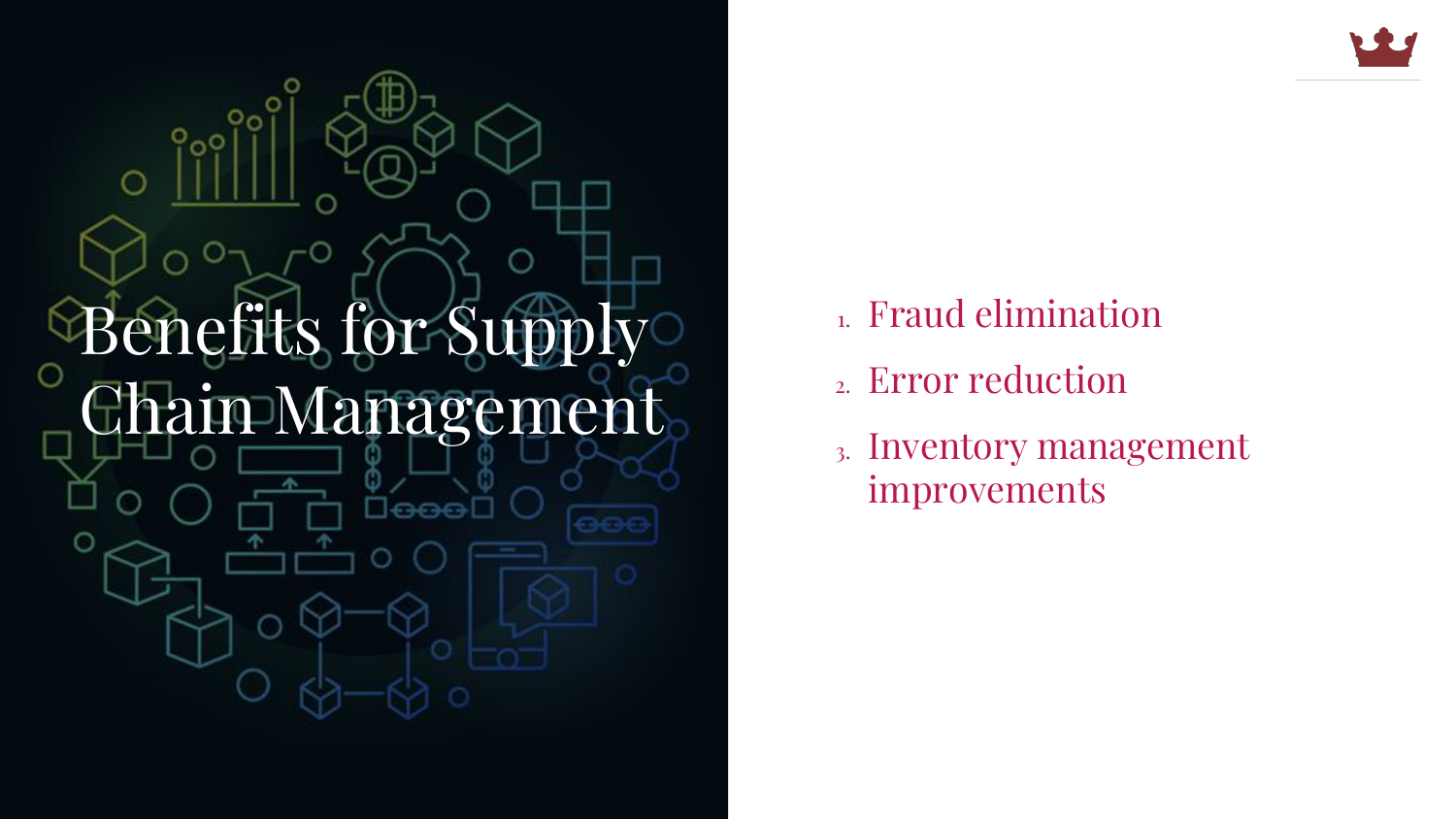# Bullion Applications: Mining to Refining

#### #1 Traceability

#### **Congo's cobalt mining**

- Addresses political and economical issues.
- Helps enforce cobalt mining industry compliance with regulations preventing child labor.

**TrustChain** - A platform that tracks and authenticates diamonds, precious metals and jewelry at all stages of the global supply chain, from the mine to the retailer.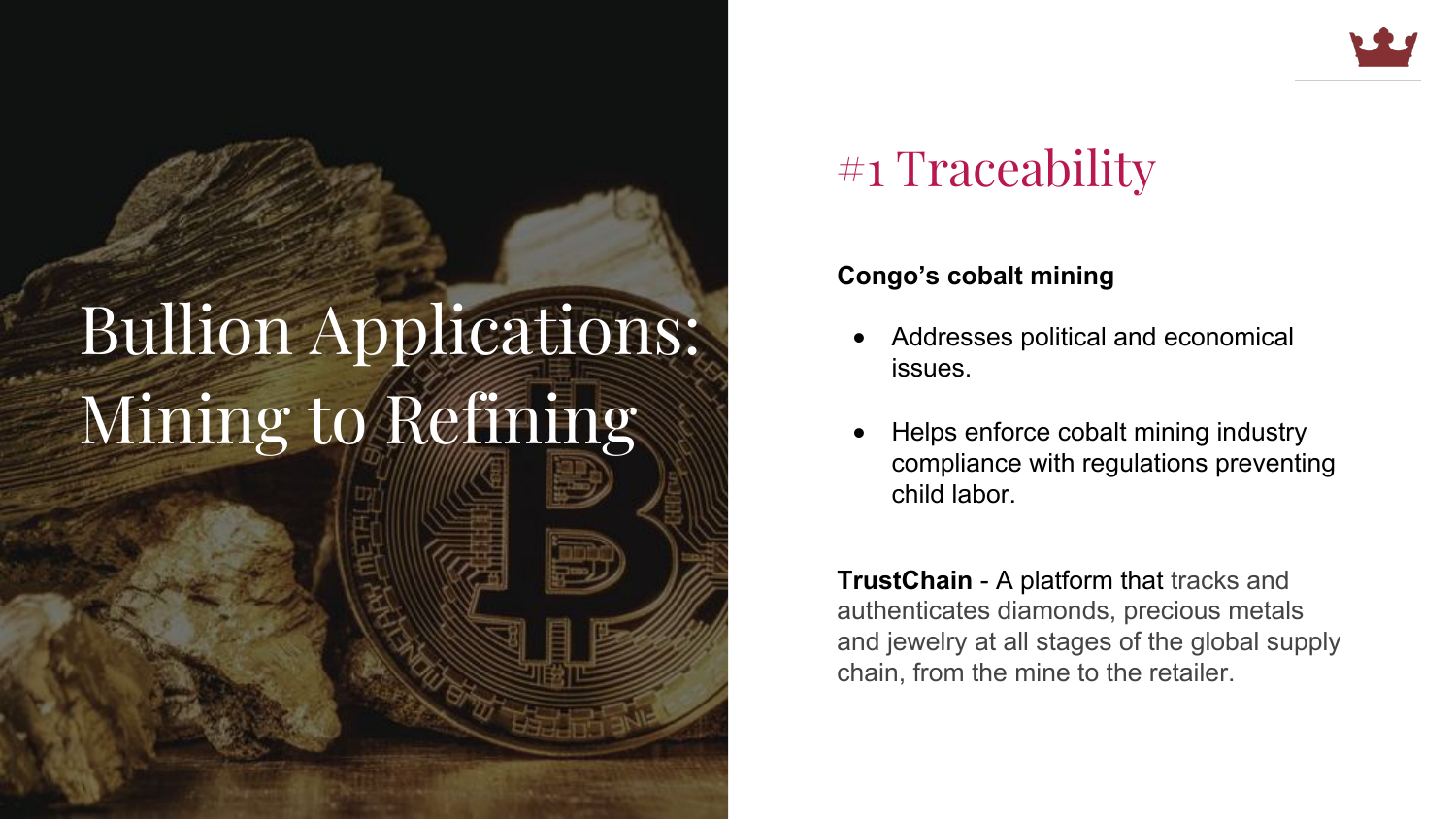

#### Bumon Application Transportation **Easy coordination of documents on a** Bullion Applications:

#### #2 Documentation Efficiency

distributed ledger, make physical paperwork largely unnecessary.

**TradeLens**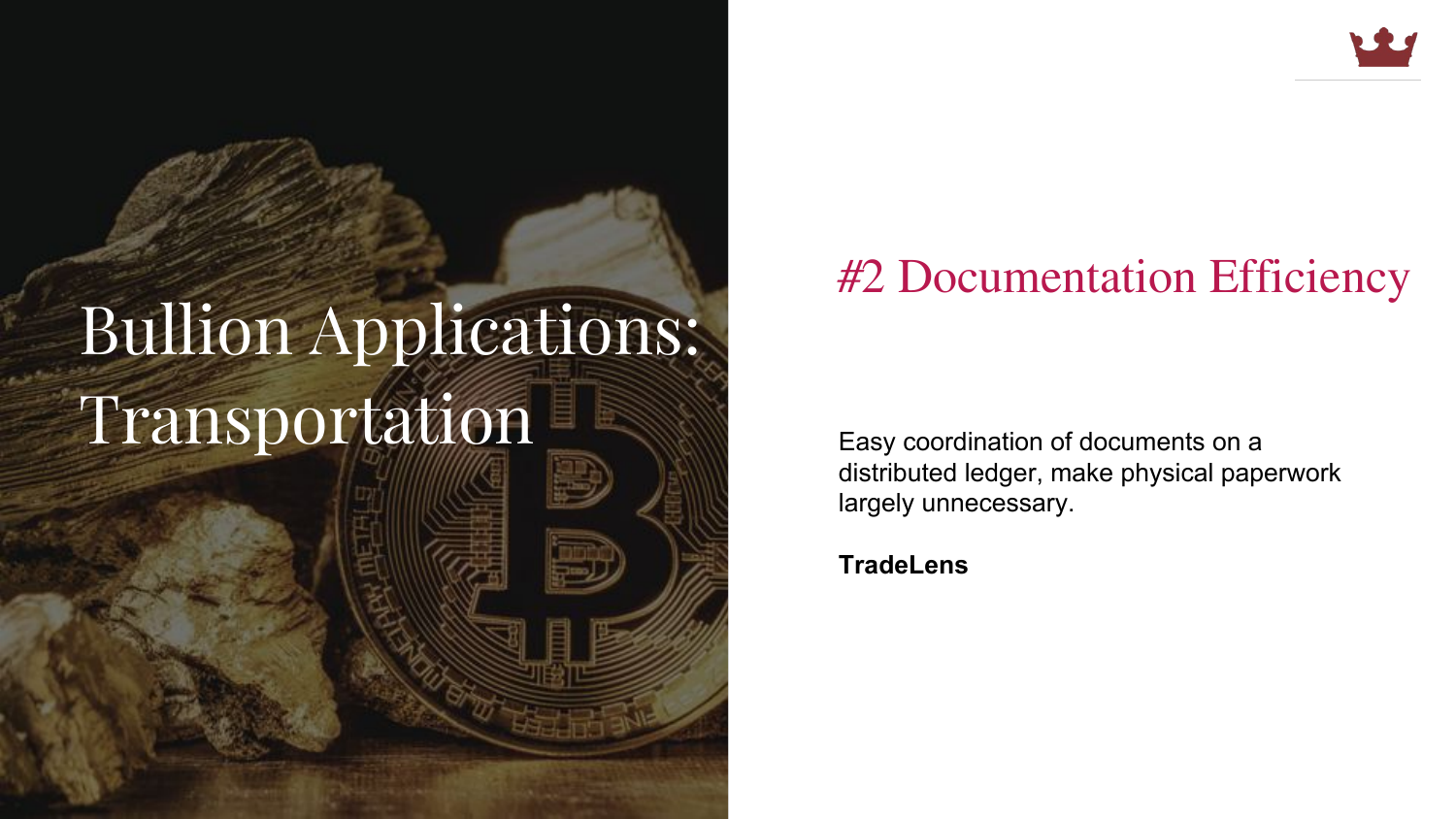#### Bumon Application Production **Production** Bullion Applications:

#### #3 Gold Bar Integrity, Security and Authenticity

The LBMA has issued an RFP to further strengthen gold supply chain integrity:

- Builds on the LBMA's Responsible Sourcing programme.
- Proposes use of a blockchain to secure supply chain provenance.
- Aims to minimise fraud and security breach risks.

Phase 1 will focus on kilobars & large bars.

Blockchain backed Supply Chain Technology will mitigate risks faced throughout the life cycle of a bar, and will securely record bar specific data (i.e. brand, origin, custody, location) on an inviolable platform.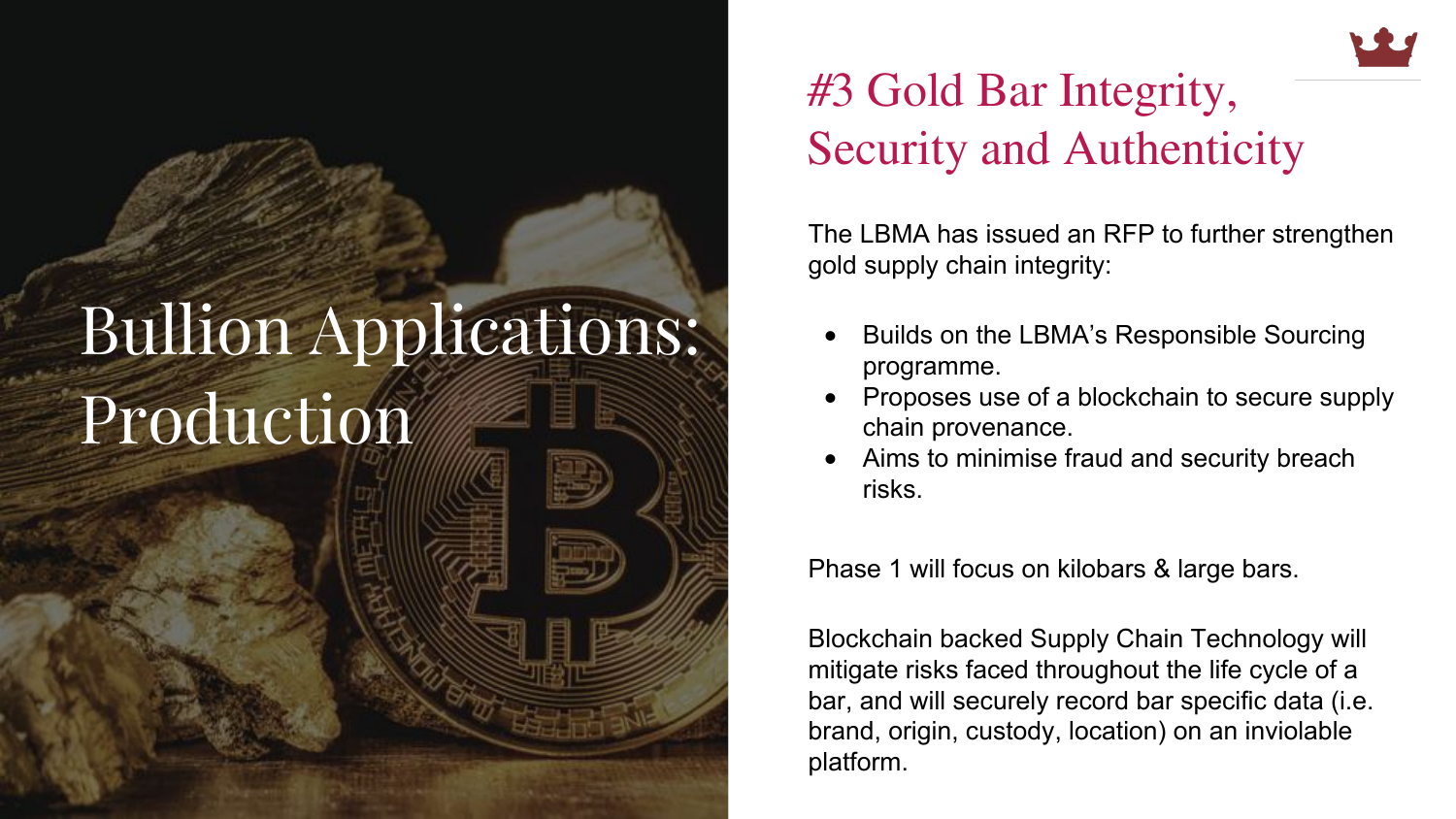#### Bumon Application Trading **Chain and September** Bullion Applications: Financial settlements in cryptocurrencies

#### #4 Speed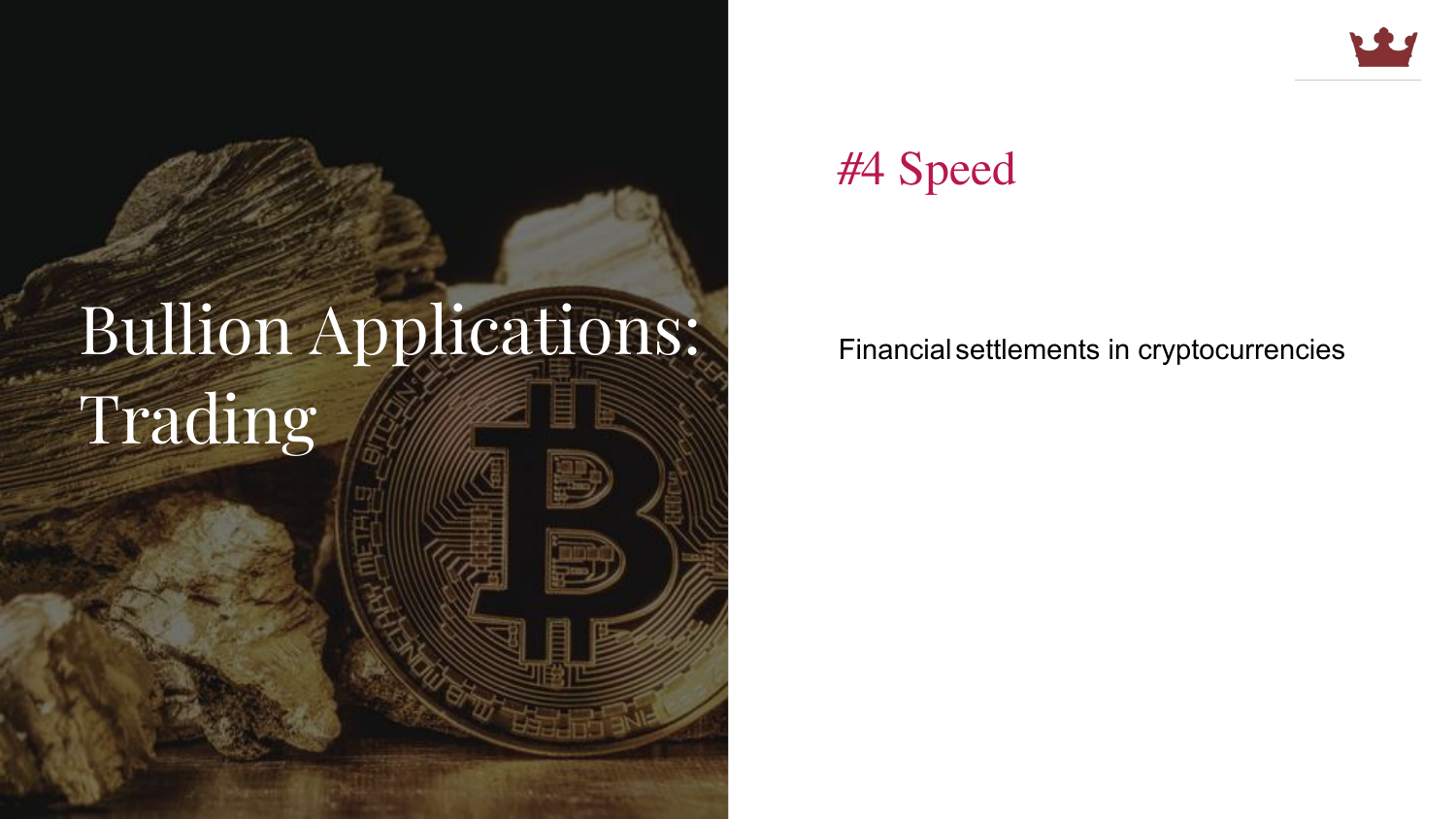#### Bumon Application Retail *Ma* Bullion Applications:

#### #5 Accessibility

The holy grail is a gold backed token:

- Makes the gold market accessible.
- Easy and safe purchase of bullion.
- A Stable cryptocurrency.

Over 20 projects are currently in development**.**

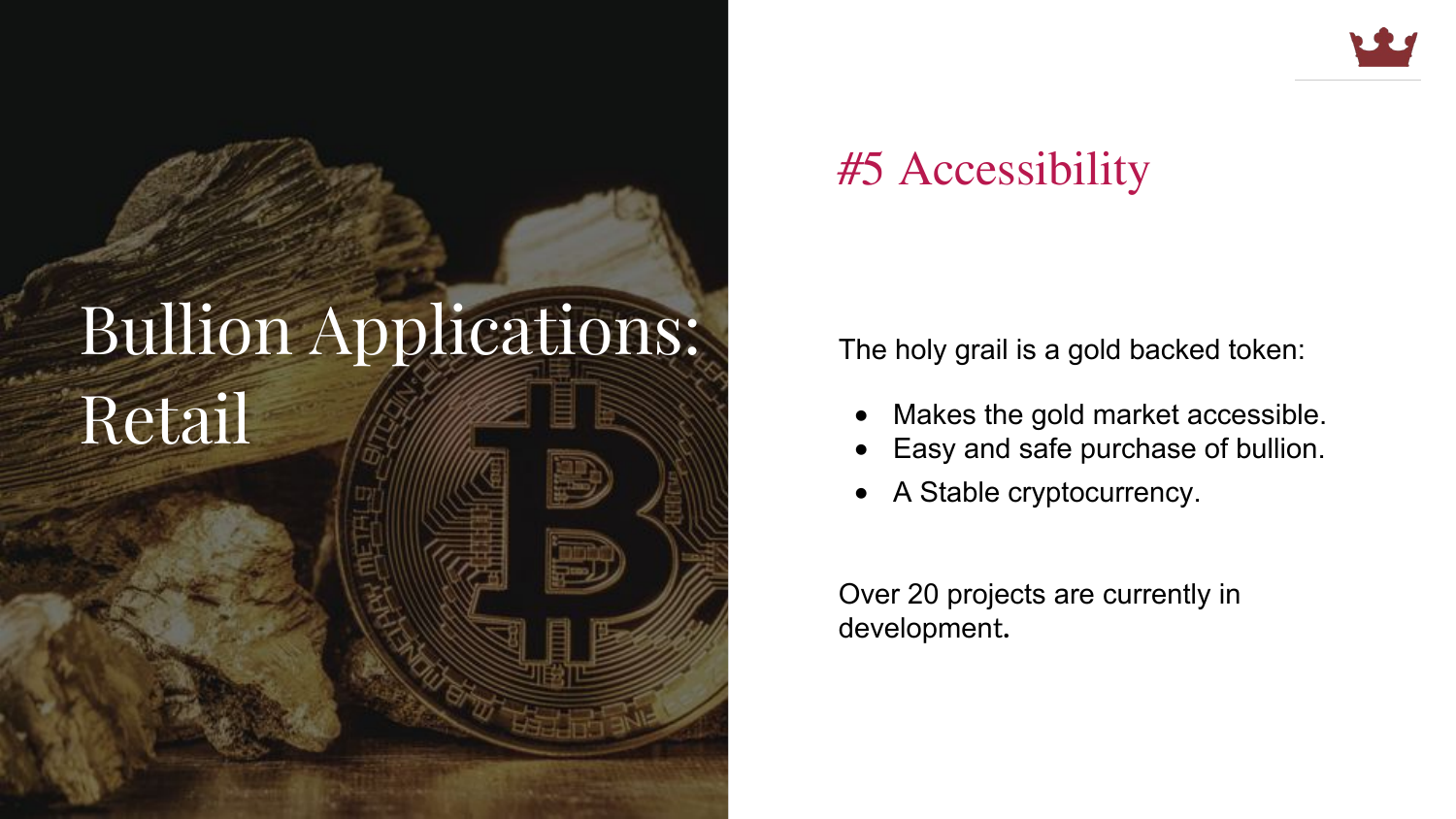

#### The Precious Metals Industry and Blockchain: A Conclusion

- The industry is very traditional, but perceptions are in flux, and we're at a point where key players are taking active steps towards adoption.
- The promised benefits for reduction of fraud, errors and misinterpretations, are too great for the opportunity to be ignored.
- The result of adoption may be unprecedented boosts in trust, credibility and efficiency.
- Many aspects of bullion supply chains will benefit (bar tracking, inventory management etc.), others will by necessity, remain "old school"

There's still a way to go - We need a unified set of rules and an entity to enforce. Perhaps the LBMA?...